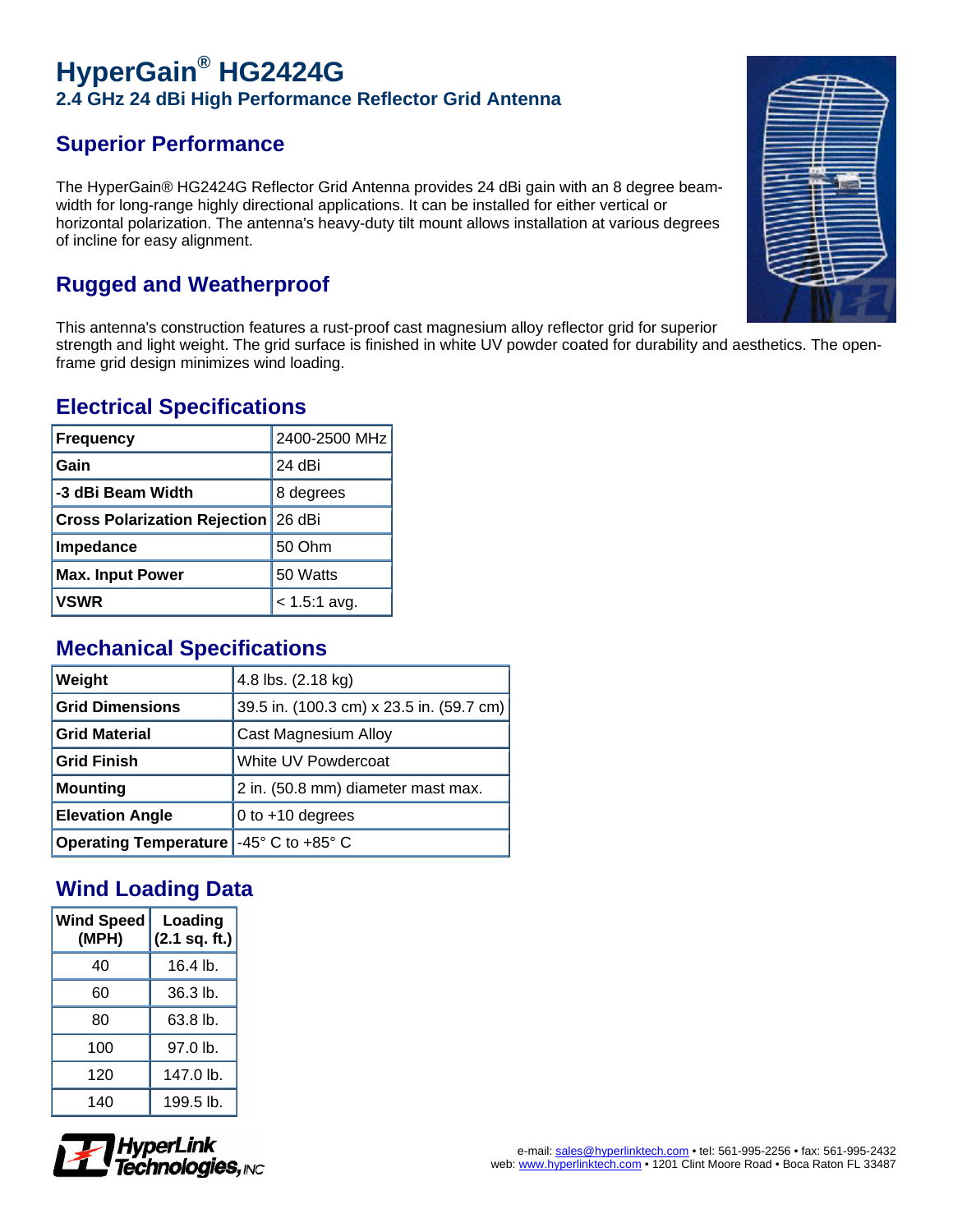### **Available Connectors**

This antenna is supplied with a 24" pigtail with any of the connectors listed in the tables below. Specify the desired connector by choosing the appropriate part number.

### **Standard Connectors**

The following standard connectors are available from stock:

| <b>Connector Type   Part Number</b> |            |
|-------------------------------------|------------|
| N Female                            | HG2424G-NF |
| IN Male                             | HG2424G-NM |

#### **Special Order Connectors**

This antenna is also available with the any of the following connectors by special order at a nominal additional charge. If you do not see your connector listed please contact our sales department.

| <b>Connector Type</b>              | <b>Part Number</b> |
|------------------------------------|--------------------|
| <b>TNC Female</b>                  | <b>HG2424G-TF</b>  |
| <b>TNC Male</b>                    | <b>HG2424G-TM</b>  |
| <b>Reverse Polarity TNC Female</b> | <b>HG2424G-RTF</b> |
| <b>Reverse Polarity TNC Male</b>   | <b>HG2424G-RTM</b> |
| <b>Reverse Polarity N Female</b>   | <b>HG2424G-RNF</b> |
| <b>Reverse Polarity N Male</b>     | <b>HG2424G-RNM</b> |
| <b>SMA Male</b>                    | <b>HG2424G-SM</b>  |
| <b>Reverse Polarity SMA Female</b> | <b>HG2424G-RSF</b> |

#### **Guaranteed Quality**

All HyperGain® antennas are tested and backed by Hyperlink's One Year Warranty.

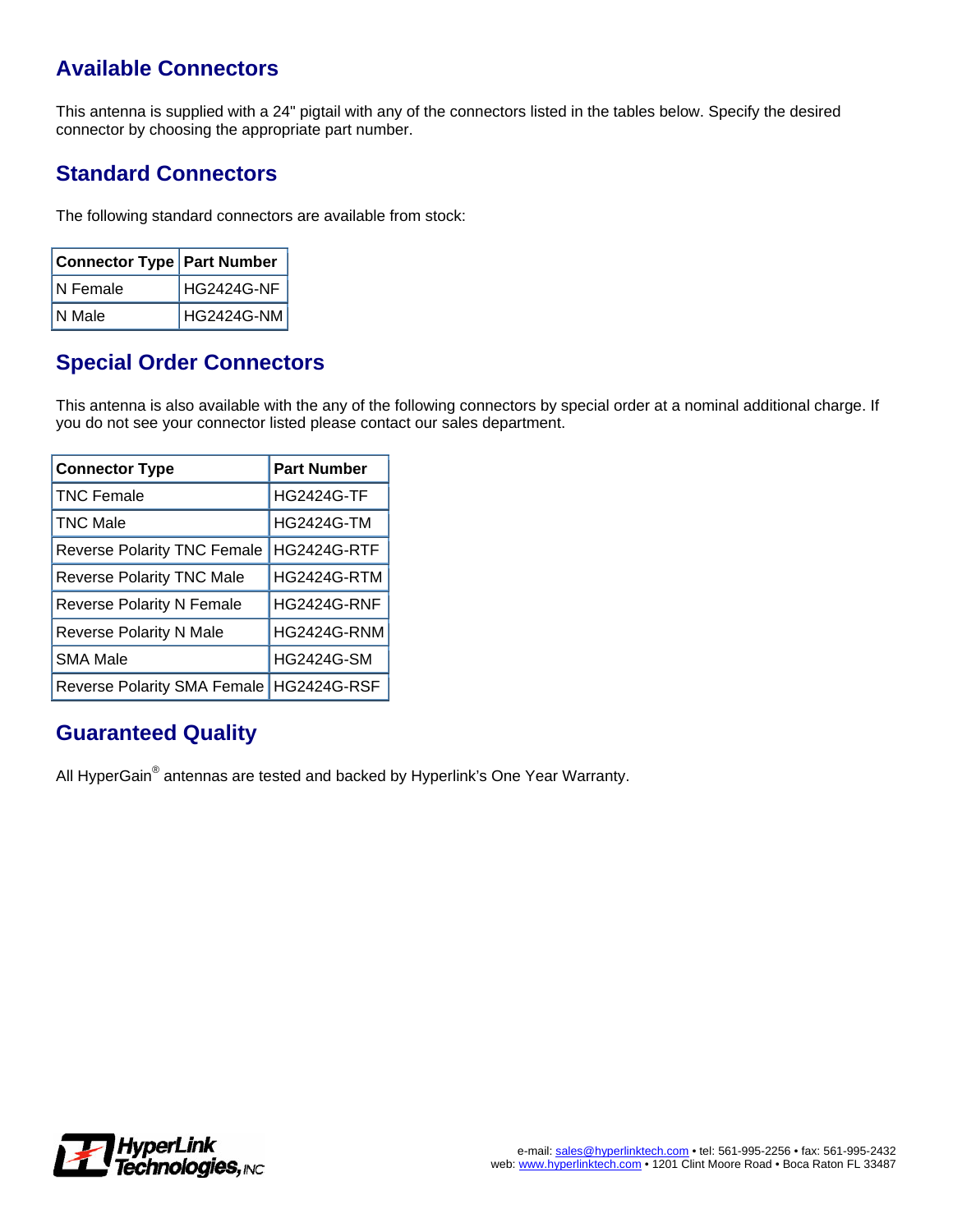# **HyperGain® HG2424G Vertical Radiation Pattern**

| Gain             | 24.25 dBi    |
|------------------|--------------|
| <b>Frequency</b> | 2 GHz        |
| 10dB BW          | 12.2 degrees |
| 3dB BW           | 6.8 degrees  |